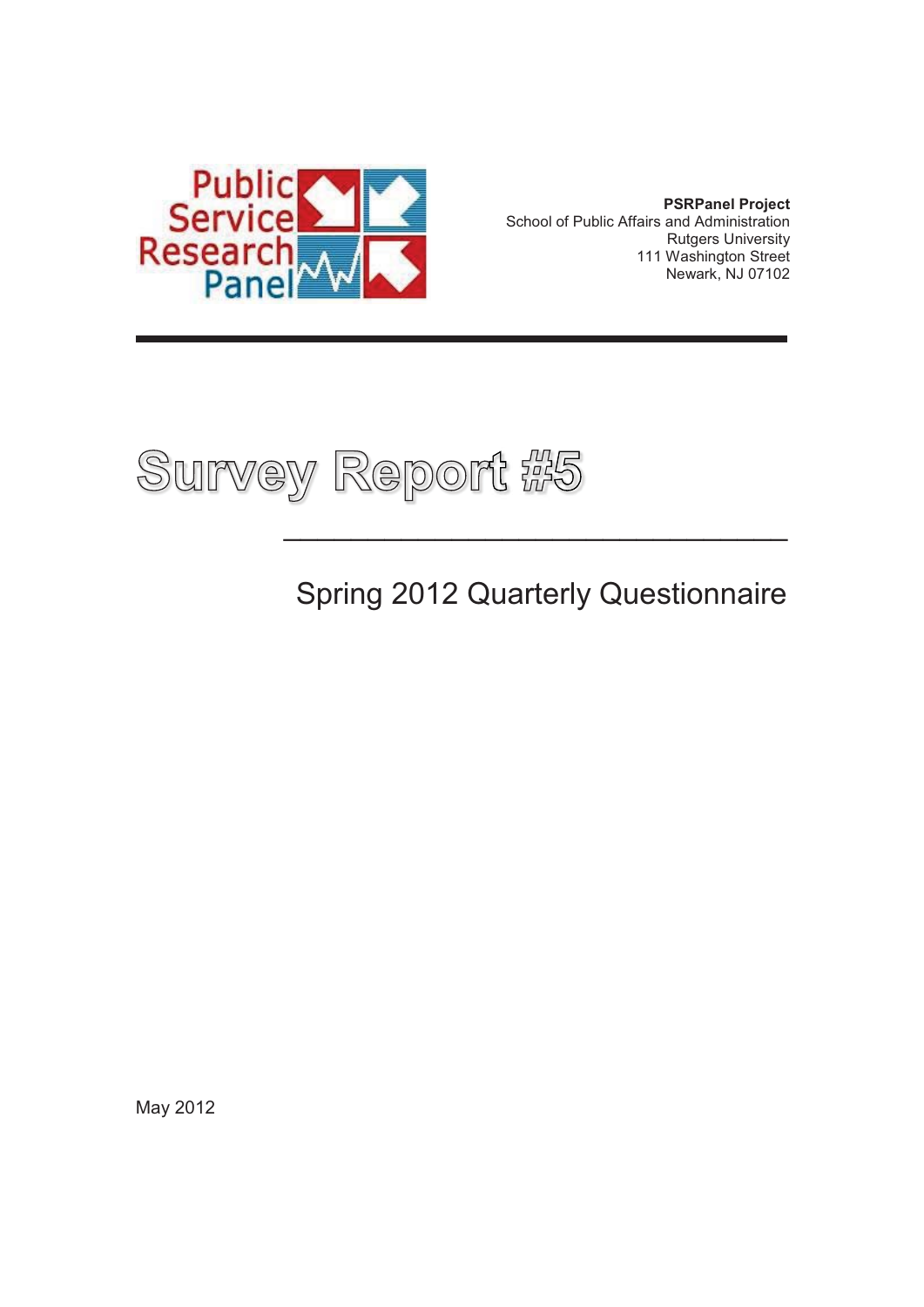#### **About the Survey**

This Survey Report presents findings of a PSRPanel online survey about current issues in public service and work motivation in the public sector.

The survey was conducted in April 2012, and included online responses from 220 panelists.

#### **About the Panel**

The Public Service Research Panel, PSRPanel, is an online community of public service professionals who sign up to participate in occasional web-based surveys and studies about the important work they do and the organizations they help lead.

It is important to point out that the panel is not a random sample, and thus the results are not scientifically projectable to the larger population.

For more information visit www.psrpanel.org or email psrpanel@rutgers.edu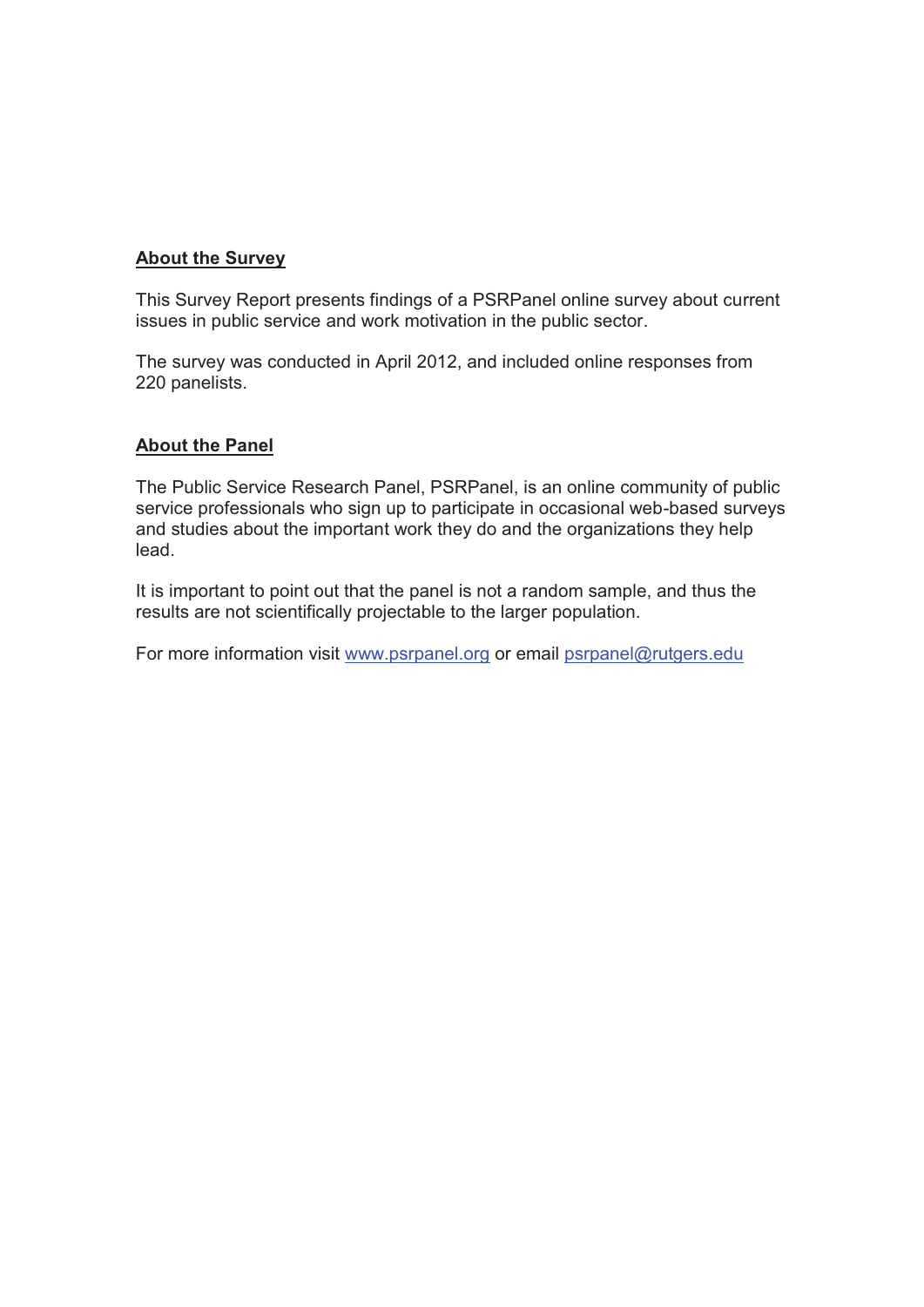## **PSRPanel Quarterly Questionnaire (Spring 2012)**

#### **1. Generally speaking, would you say things in this country are heading in the right direction, or are they off on the wrong track?**

|                        | <b>Response</b><br>Percent | Response<br>Count |
|------------------------|----------------------------|-------------------|
| <b>Right direction</b> | 55.8%                      | 116               |
| Wrong track            | 44.2%                      | 92                |
|                        | answered question          | 208               |
|                        | skipped question           | 12                |

#### **2. Is now a good time, or bad time, to work in the . . .**

|                             | Good time   | <b>Bad time</b>   | <b>Response</b><br>Count |
|-----------------------------|-------------|-------------------|--------------------------|
| public sector?              | 42.1% (91)  | 57.9% (125)       | 216                      |
| non-profit sector?          | 47.7% (103) | 52.3% (113)       | 216                      |
| private (for-profit) sector | 59.4% (126) | 40.6% (86)        | 212                      |
|                             |             | answered question | 218                      |
|                             |             | skipped question  | $\overline{2}$           |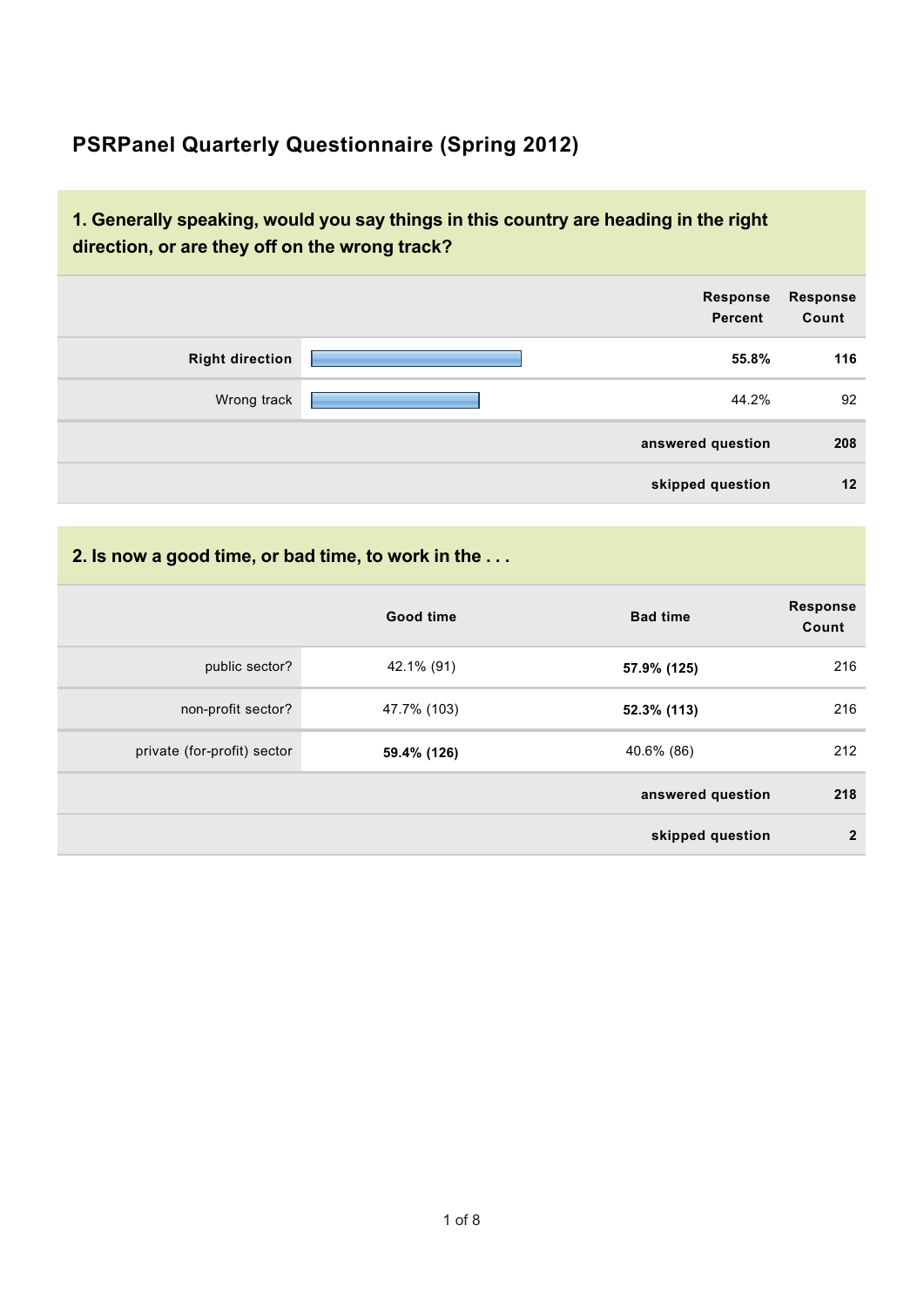#### **3. How satisfied are you with your (main) job?**

|                                             | Response<br><b>Percent</b>       | <b>Response</b><br>Count |
|---------------------------------------------|----------------------------------|--------------------------|
| Completely satisfied                        | 10.5%                            | 23                       |
| Very satisfied                              | 26.9%                            | 59                       |
| <b>Fairly satisfied</b>                     | 29.2%                            | 64                       |
| Neither satisfied nor dissatisfied          | 9.6%                             | 21                       |
| Fairly dissatisfied                         | 7.8%                             | 17                       |
| Very dissatisfied                           | 5.0%                             | 11                       |
| Completely dissatisfied                     | 3.2%<br>$\overline{\phantom{a}}$ | $\overline{7}$           |
| (Not applicable / not currently<br>working) | 7.8%<br>٠                        | 17                       |
|                                             | answered question                | 219                      |
|                                             | skipped question                 | 1                        |

### **4. To what extent do you agree or disagree with each of the following statements about your (main) job?**

|                                                                                                               | <b>Strongly</b><br>agree | Agree      | <b>Neither</b><br>agree nor<br>disagree | <b>Disagree</b> | <b>Strongly</b><br>disagree | <b>Response</b><br>Count |
|---------------------------------------------------------------------------------------------------------------|--------------------------|------------|-----------------------------------------|-----------------|-----------------------------|--------------------------|
| I am willing to work harder than I<br>have to in order to help the firm or<br>organization I work for succeed | 39.1% (77)               | 38.6% (76) | 12.7% (25)                              | $5.1\%$ (10)    | $4.6\%$ (9)                 | 197                      |
| I am proud to be working for my<br>firm or organization                                                       | 42.0% (84)               | 35.5% (71) | 15.0% (30)                              | $3.5\%$ (7)     | $4.0\%$ (8)                 | 200                      |
| I would turn down another job that<br>offered quite a bit more pay in<br>order to stay with this organization | $7.6\%$ (15)             | 18.2% (36) | 24.7% (49)                              | 24.7% (49)      | 24.7% (49)                  | 198                      |
|                                                                                                               |                          |            |                                         |                 | answered question           | <b>200</b>               |
|                                                                                                               |                          |            |                                         |                 | skipped question            | 20                       |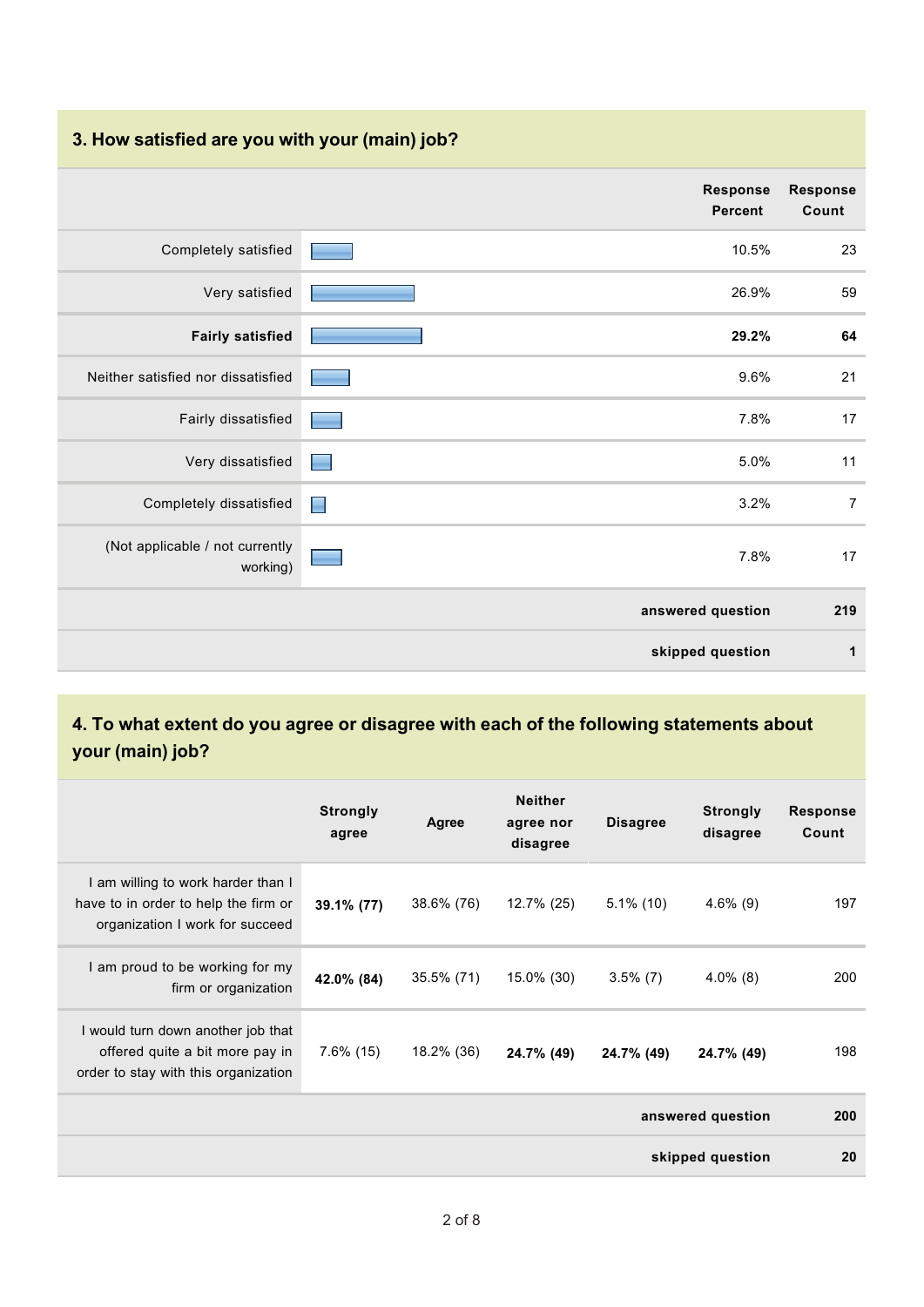## **5. Please indicate the extent to which you agree, or disagree, with the following statements:**

|                                                                                                                         | <b>Strongly</b><br>agree | <b>Agree</b> | <b>Neither</b><br>agree nor<br>disagree | <b>Disagree</b> | <b>Strongly</b><br>disagree | <b>Response</b><br>Count |
|-------------------------------------------------------------------------------------------------------------------------|--------------------------|--------------|-----------------------------------------|-----------------|-----------------------------|--------------------------|
| Politics is a dirty word                                                                                                | 7.9% (17)                | 19.5% (42)   | 26.5% (57)                              | 28.4% (61)      | 17.7% (38)                  | 215                      |
| The give and take of public policy-<br>making does not appeal to me                                                     | 4.7% (10)                | 13.7% (29)   | 18.9% (40)                              | 45.8% (97)      | 17.0% (36)                  | 212                      |
| I don't care much for politicians                                                                                       | 11.3% (24)               | 23.9% (51)   | 37.1% (79)                              | 19.7% (42)      | $8.0\%$ (17)                | 213                      |
| I unselfishly contribute to my<br>community                                                                             | 21.4% (46)               | 50.2% (108)  | 25.1% (54)                              | $2.8\%$ (6)     | $0.5\%$ (1)                 | 215                      |
| Meaningful public service is very<br>important to me                                                                    | 63.7% (137)              | 30.7% (66)   | $4.2\%$ (9)                             | $1.4\%$ (3)     | $0.0\%$ (0)                 | 215                      |
| I would prefer seeing public<br>officials do what is best for the<br>whole community, even if it<br>harmed my interests | 31.0% (67)               | 44.9% (97)   | 16.7% (36)                              | $6.5\%$ (14)    | $0.9\%$ (2)                 | 216                      |
| I consider public service my civic<br>duty                                                                              | 41.2% (89)               | 42.6% (92)   | 10.6% (23)                              | $3.2\%$ (7)     | $2.3\%$ (5)                 | 216                      |
| It is difficult for me to contain my<br>feelings when I see people in<br>distress                                       | 13.0% (28)               | 44.7% (96)   | 25.1% (54)                              | 14.9% (32)      | $2.3\%$ (5)                 | 215                      |
| I am often reminded by daily<br>events about how dependent we are<br>on one another                                     | 33.2% (71)               | 51.9% (111)  | 10.7% (23)                              | $3.7\%$ (8)     | $0.5\%$ (1)                 | 214                      |
| I have little compassion for people<br>in need who are unwilling to take the<br>first step to help themselves           | 8.9% (19)                | 31.3% (67)   | 17.3% (37)                              | 30.4% (65)      | 12.1% (26)                  | 214                      |
|                                                                                                                         |                          |              |                                         |                 | answered question           | 216                      |
|                                                                                                                         |                          |              |                                         |                 | skipped question            | 4                        |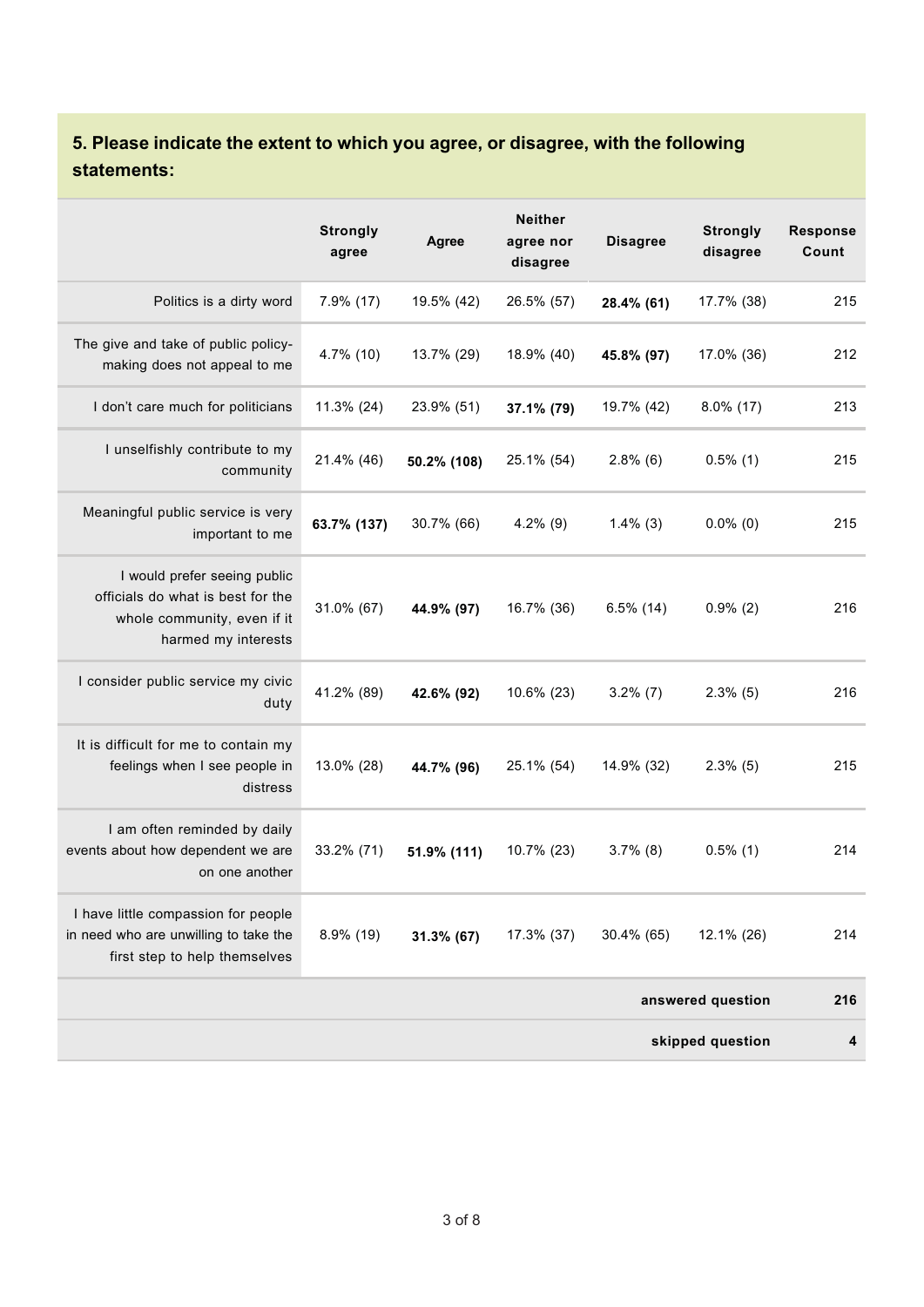**6. For each of the following, please indicate how important you personally think it is in a job. How important is . . .**

|                                                                     | <b>Very</b><br>important | Important   | <b>Neither</b><br>important<br>nor<br>unimportant | <b>Not</b><br>important | <b>Not</b><br>important<br>at all | <b>Response</b><br>Count |
|---------------------------------------------------------------------|--------------------------|-------------|---------------------------------------------------|-------------------------|-----------------------------------|--------------------------|
| job security                                                        | 43.3% (93)               | 46.5% (100) | $9.3\%$ (20)                                      | $0.9\%$ (2)             | $0.0\%$ (0)                       | 215                      |
| high income                                                         | 13.7% (29)               | 53.3% (113) | 28.3% (60)                                        | $3.8\%$ (8)             | $0.9\%$ (2)                       | 212                      |
| good opportunities for<br>advancement                               | 43.3% (93)               | 48.8% (105) | $7.0\%$ (15)                                      | $0.9\%$ (2)             | $0.0\%$ (0)                       | 215                      |
| an interesting job                                                  | 63.6% (136)              | 32.7% (70)  | $3.7\%$ (8)                                       | $0.0\%$ (0)             | $0.0\%$ (0)                       | 214                      |
| a job that allows someone to work<br>independently                  | 40.0% (86)               | 45.6% (98)  | 12.6% (27)                                        | $1.9\%$ (4)             | $0.0\%$ (0)                       | 215                      |
| a job that allows someone to help<br>other people                   | 46.5% (100)              | 44.2% (95)  | 8.8% (19)                                         | $0.5\%$ (1)             | $0.0\%$ (0)                       | 215                      |
| a job that is useful to society                                     | 57.0% (122)              | 38.8% (83)  | $3.3\%$ (7)                                       | $0.9\%$ (2)             | $0.0\%$ (0)                       | 214                      |
| a job that allows someone to decide<br>their times and days of work | 21.5% (46)               | 37.9% (81)  | 34.6% (74)                                        | $6.1\%$ (13)            | $0.0\%$ (0)                       | 214                      |
|                                                                     |                          |             |                                                   |                         | answered question                 | 215                      |
|                                                                     |                          |             |                                                   |                         | skipped question                  | 5                        |

#### **7. Suppose you could choose between different kinds of jobs. Which of the following would you personally choose?**

|                                                | <b>Response</b><br><b>Percent</b> | <b>Response</b><br>Count |
|------------------------------------------------|-----------------------------------|--------------------------|
| Working in a private business                  | 16.7%                             | 36                       |
| Working for the government or<br>civil service | 83.3%                             | 179                      |
|                                                | answered question                 | 215                      |
|                                                | skipped question                  | 5                        |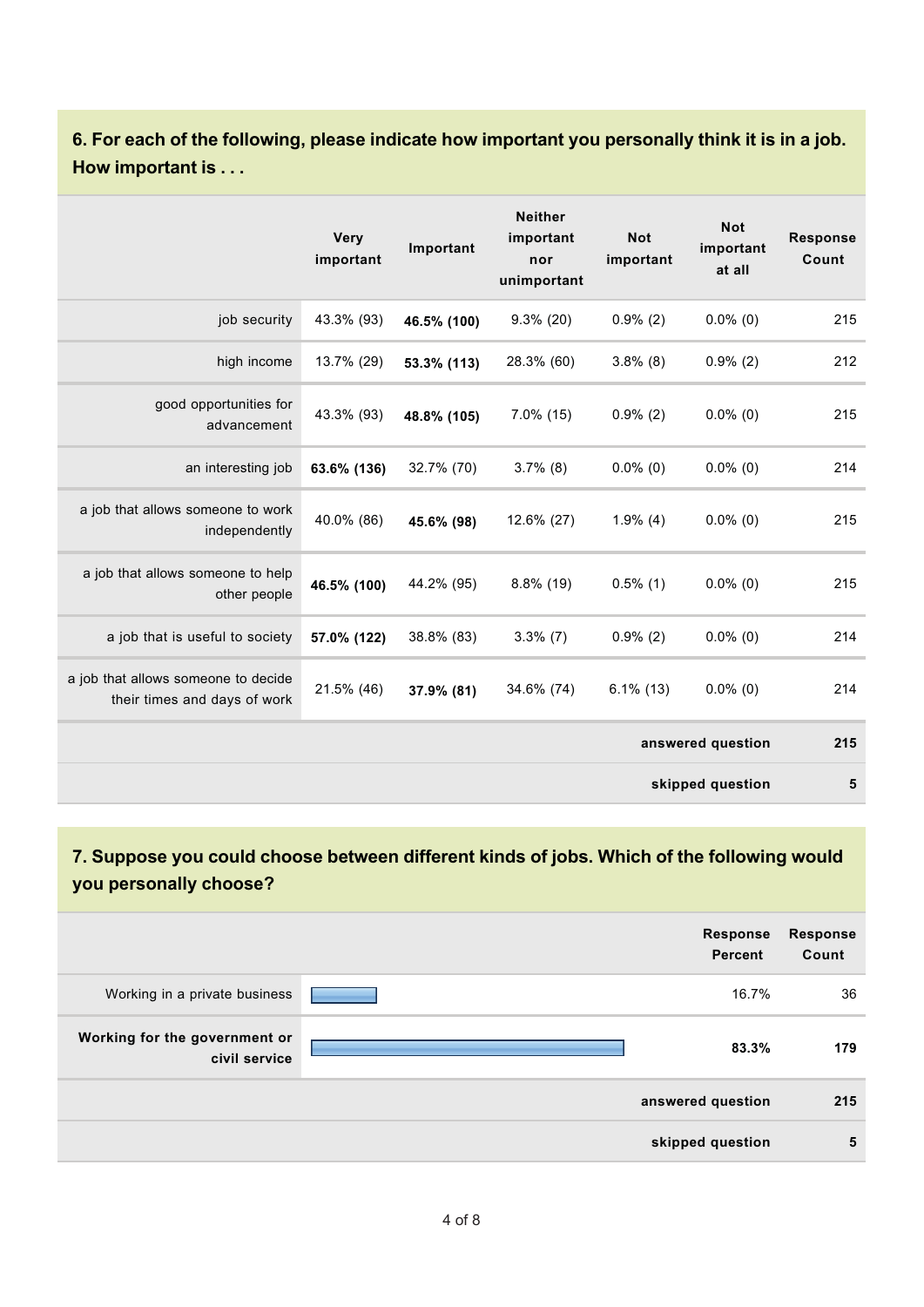### **8. To what extent do you agree or disagree with the following statements? I see myself as someone who . . .**

|                                 | <b>Strongly</b><br>agree | Agree        | <b>Neither</b><br>agree nor<br>disagree | <b>Disagree</b> | <b>Strongly</b><br>disagree | <b>Response</b><br>Count |
|---------------------------------|--------------------------|--------------|-----------------------------------------|-----------------|-----------------------------|--------------------------|
| is reserved                     | 10.0% (21)               | 42.1% (88)   | 15.8% (33)                              | 25.8% (54)      | $6.2\%$ (13)                | 209                      |
| is generally trusting           | 29.2% (62)               | 52.8% (112)  | $9.0\%$ (19)                            | $7.5\%$ (16)    | $1.4\%$ (3)                 | 212                      |
| does a thorough job             | 52.1% (111)              | 42.7% (91)   | $3.8\%$ (8)                             | $1.4\%$ (3)     | $0.0\%$ (0)                 | 213                      |
| is relaxed, handles stress well | 16.4% (35)               | 50.7% (108)  | 19.2% (41)                              | 12.2% (26)      | $1.4\%$ (3)                 | 213                      |
| has an active imagination       | 33.3% (70)               | 50.0% (105)  | 15.7% (33)                              | $1.0\%$ (2)     | $0.0\%$ (0)                 | 210                      |
| is outgoing, sociable           | 21.2% (45)               | 45.3% (96)   | 23.1% (49)                              | $9.9\%$ (21)    | $0.5\%$ (1)                 | 212                      |
| tends to find fault with others | $1.9\%$ (4)              | 19.7% (42)   | 24.9% (53)                              | 40.4% (86)      | 13.1% (28)                  | 213                      |
| tends to be lazy                | $0.9\%$ (2)              | $6.6\%$ (14) | $8.0\%$ (17)                            | 42.5% (90)      | 42.0% (89)                  | 212                      |
| gets nervous easily             | $2.4\%$ (5)              | 16.5% (35)   | 19.8% (42)                              | 42.5% (90)      | 18.9% (40)                  | 212                      |
| has few artistic interests      | $7.5\%$ (16)             | 21.1% (45)   | 15.0% (32)                              | 39.4% (84)      | 16.9% (36)                  | 213                      |
|                                 |                          |              |                                         |                 | answered question           | 213                      |
|                                 |                          |              |                                         |                 | skipped question            | 7                        |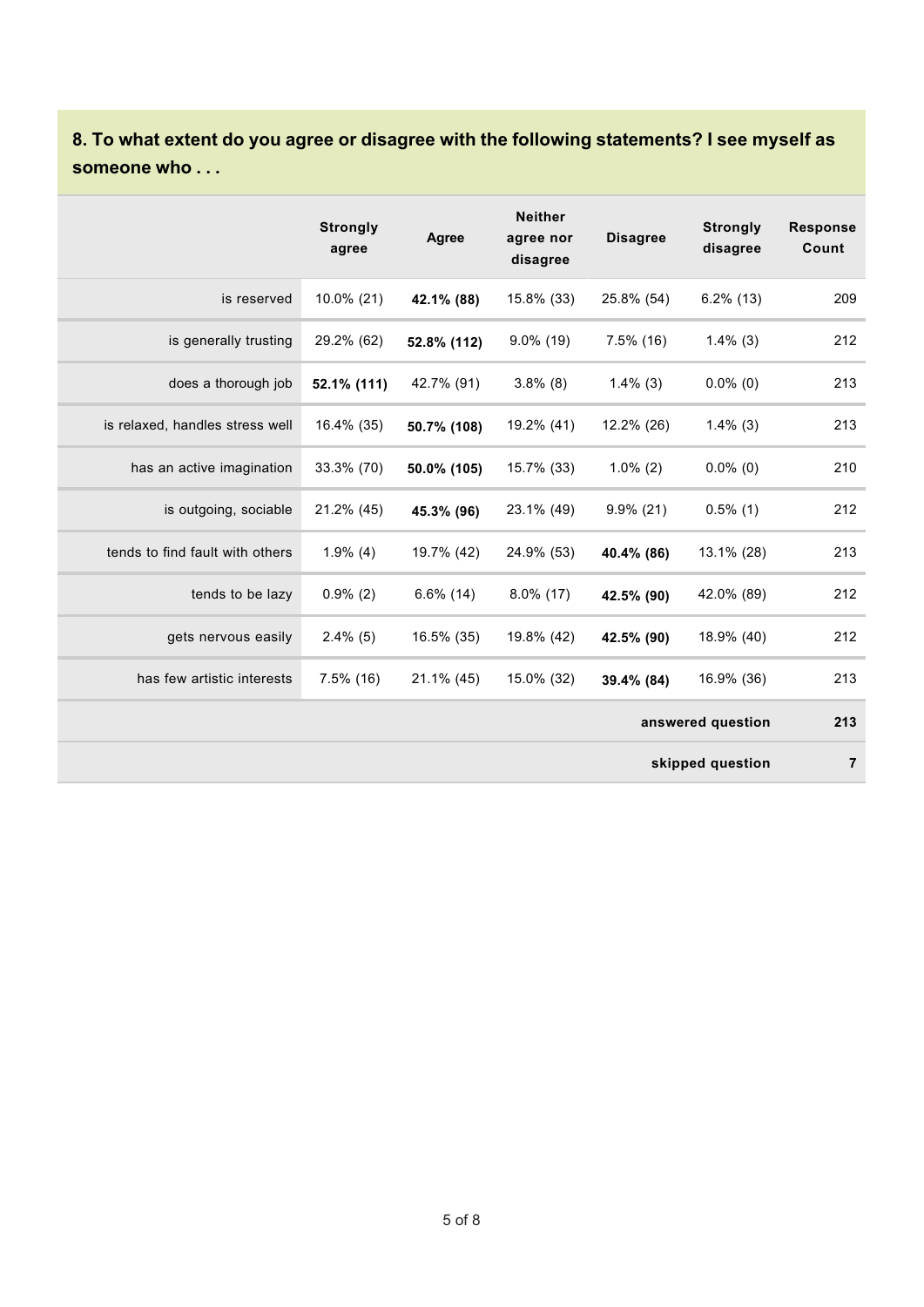## **9. Where do you currently work?**

|                             | <b>Response</b><br><b>Percent</b> | <b>Response</b><br>Count |
|-----------------------------|-----------------------------------|--------------------------|
| <b>Public sector</b>        | 62.6%                             | 132                      |
| Non-profit sector           | 16.6%                             | 35                       |
| Private (for-profit) sector | 4.3%<br>٠                         | $\boldsymbol{9}$         |
| Student/retired/unemployed  | 10.9%                             | 23                       |
| Other (please specify)      | 5.7%<br>÷                         | 12                       |
|                             | answered question                 | 211                      |
|                             | skipped question                  | 9                        |

| 10. Are you |                     |                   |
|-------------|---------------------|-------------------|
|             | Response<br>Percent | Response<br>Count |
| male        | 43.3%               | 91                |
| female      | 56.7%               | 119               |
|             | answered question   | 210               |
|             | skipped question    | 10                |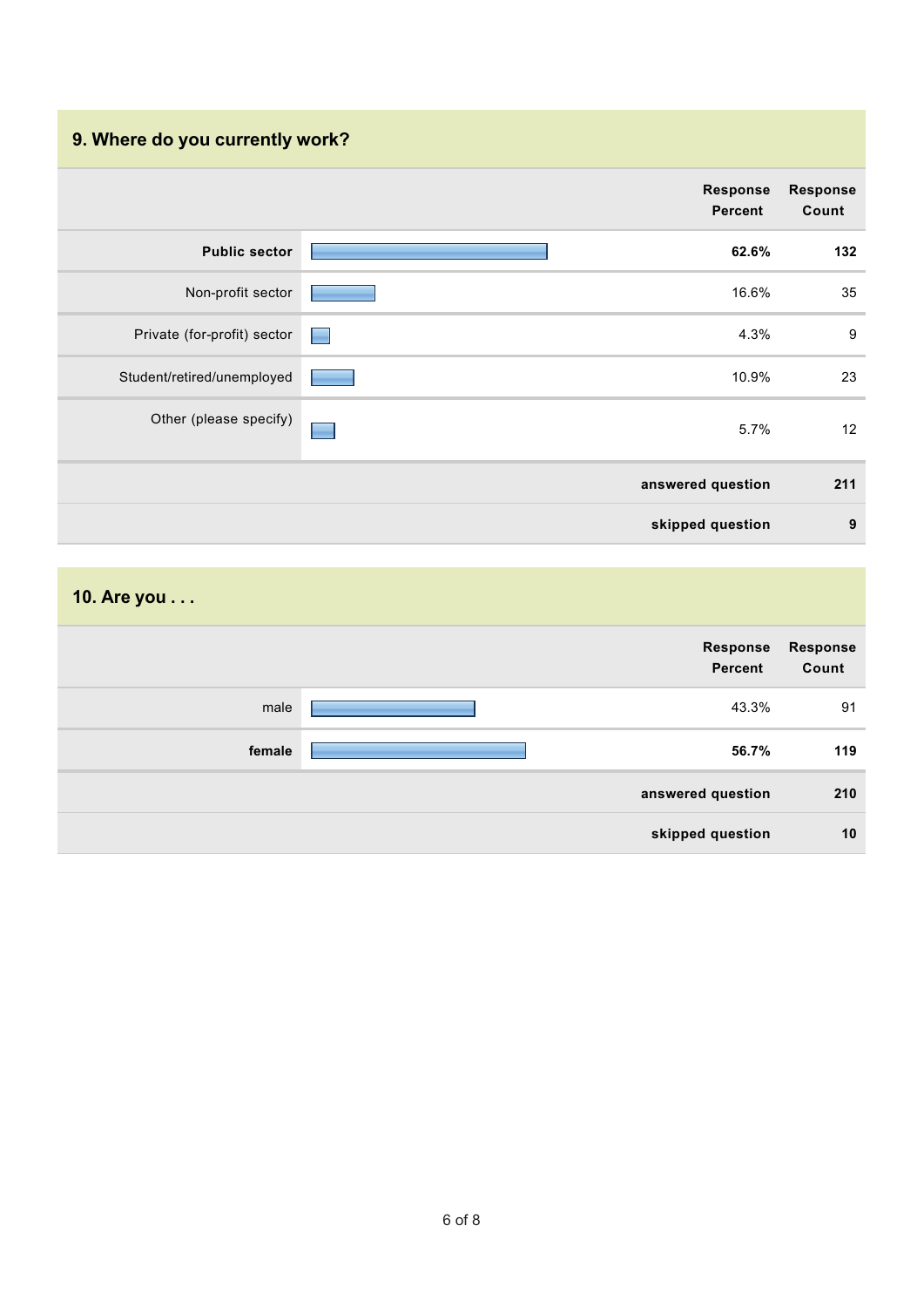## **11. What is your age?**

|             | Response<br>Percent | <b>Response</b><br>Count |
|-------------|---------------------|--------------------------|
| 19 or under | 0.0%                | $\mathbf 0$              |
| $20 - 29$   | 13.3%               | 28                       |
| $30 - 39$   | 16.6%               | 35                       |
| 40-49       | 25.6%               | 54                       |
| $50 - 59$   | 29.4%               | 62                       |
| 60-69       | 12.3%               | 26                       |
| 70 or older | $\Box$<br>2.8%      | $\,6\,$                  |
|             | answered question   | 211                      |
|             | skipped question    | $\boldsymbol{9}$         |

# **12. Do you consider yourself to be . . .**

|              |                 | Response<br>Percent | Response<br>Count |
|--------------|-----------------|---------------------|-------------------|
| White        |                 | 75.7%               | 159               |
| <b>Black</b> |                 | 11.9%               | 25                |
| Hispanic     | $\blacksquare$  | 3.3%                | $\overline{7}$    |
| Asian        | $\Box$          | 3.8%                | 8                 |
| Other        | <b>Contract</b> | 5.2%                | 11                |
|              |                 | answered question   | 210               |
|              |                 | skipped question    | 10                |